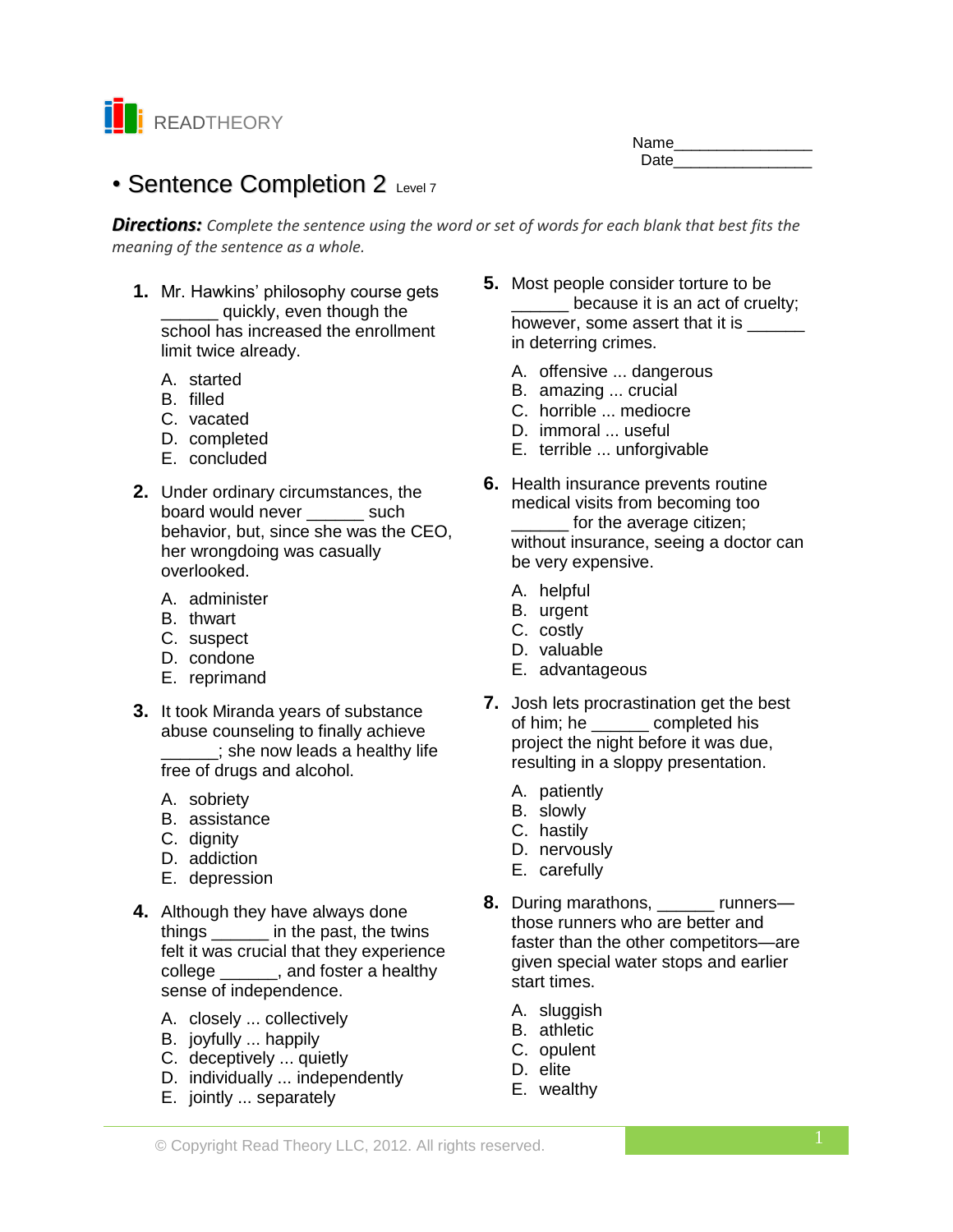# **Answers and Explanations**

# **1) B**

The main clue in this question is the phrase "even though," which means that two things are related in a negative or opposite way. The correct choice will set up an opposite relationship between the fact that the maximum enrollment of Mr. Hawkins' class has been raised twice and what the course gets to be "quickly." This means that the school is always trying to let more students take Mr. Hawkins' class, but the class still does not have enough open seats, so the class becomes full. *Filled* means full, so choice **(B)** is correct.

**(A)** is incorrect because *started* means begun. The enrollment limit has no effect on when the class gets started*.* Only the school calendar affects when classes begin or end, and the number of students in a particular class does not affect the calendar.

**(C)** is incorrect because *vacated* means left unoccupied. This is the opposite of Mr. Hawkins' philosophy course, since a vacated or empty course would not need to have an increased enrollment.

**(D)** is incorrect because *completed* means finished. The enrollment limit has no effect on when the class gets completed. Only the school calendar affects when classes begin or end, and the number of students in a particular class does not affect the calendar.

**(E)** is incorrect because *concluded* means ended. The enrollment limit has no effect on when the class gets concluded. Only the school calendar affects when classes begin or end, and the number of students in a particular class does not affect the calendar.

## **2) D**

The main clue in this question is the word "but," which means that two things are related in a negative or opposite way. The correct choice will set up an opposite relationship with the board's usual reaction and the fact that the board "casually overlooked" the CEO's behavior. The missing word describes something the board "would never" do under normal circumstances, and, since the one exception was made for the CEO, the board must usually not overlook such behavior. Thus, the missing word should mean overlook or allow. Because *condone* means to accept or allow, choice **(D)** is correct.

**(A)** is incorrect because *administer* means to dispense or apply. The prompt does not imply that the board "would never" apply such behavior. Moreover, this word does not work because administering is not the same as overlooking.

**(B)** is incorrect because *thwart* means to prevent someone from accomplishing something. This does not work because thwarting is not the same as overlooking. If anything, thwarting is the opposite of overlooking.

**(C)** is incorrect because *suspect* means to believe that someone is guilty of wrongdoing. This does not work because suspecting is not the same as overlooking. If anything, suspecting is the opposite of overlooking.

**(E)** is incorrect because *reprimand* means to punish. This does not work because reprimanding is not the same as overlooking. If anything, reprimanding is the opposite of overlooking.

## **3) A**

The main clues in this question are "substance abuse counseling" and "healthy life free of drugs and alcohol." Additionally, the semicolon ( **;** ) combines two independent clauses that are close in meaning and progress logically from one another. This means that there will be a logical or equal relationship between Miranda's counseling and her new, drug-free life. People enter substance abuse counseling when they have a problem with drugs or alcohol, and the missing word describes the end result of this: a life free of drugs and alcohol. Because *sobriety* is the state of being sober and free of drugs or alcohol, choice **(A)** is correct.

**(B)** is incorrect because *assistance* is help. This does not work because assistance has no connection to "a life free from drugs and alcohol."

**(C)** is incorrect because *dignity* is the state of being worthy of respect. This does not work because dignity has no connection to "a life free from drugs and alcohol."

**(D)** is incorrect because *addiction* is the state of being dependent on a particular substance. This choice is incorrect because Miranda would not go to counseling to achieve addiction. She already had an addiction in the first place, and she went to counseling to recover from it.

**(E)** is incorrect because *depression* is the state of feeling severe sadness or dejection. This does not work because depression has no connection to "a life free from drugs and alcohol."

## **4) E**

The main clue in this question is the word "although," which is used to separate clauses that provide opposite or negative information. This means that how the twins "have always done things" is the opposite of how they would like to "experience college." The correct choice will provide a pair of opposites. *Jointly* means together, while *separately* means alone or apart. These are opposites, so choice **(E)** is correct.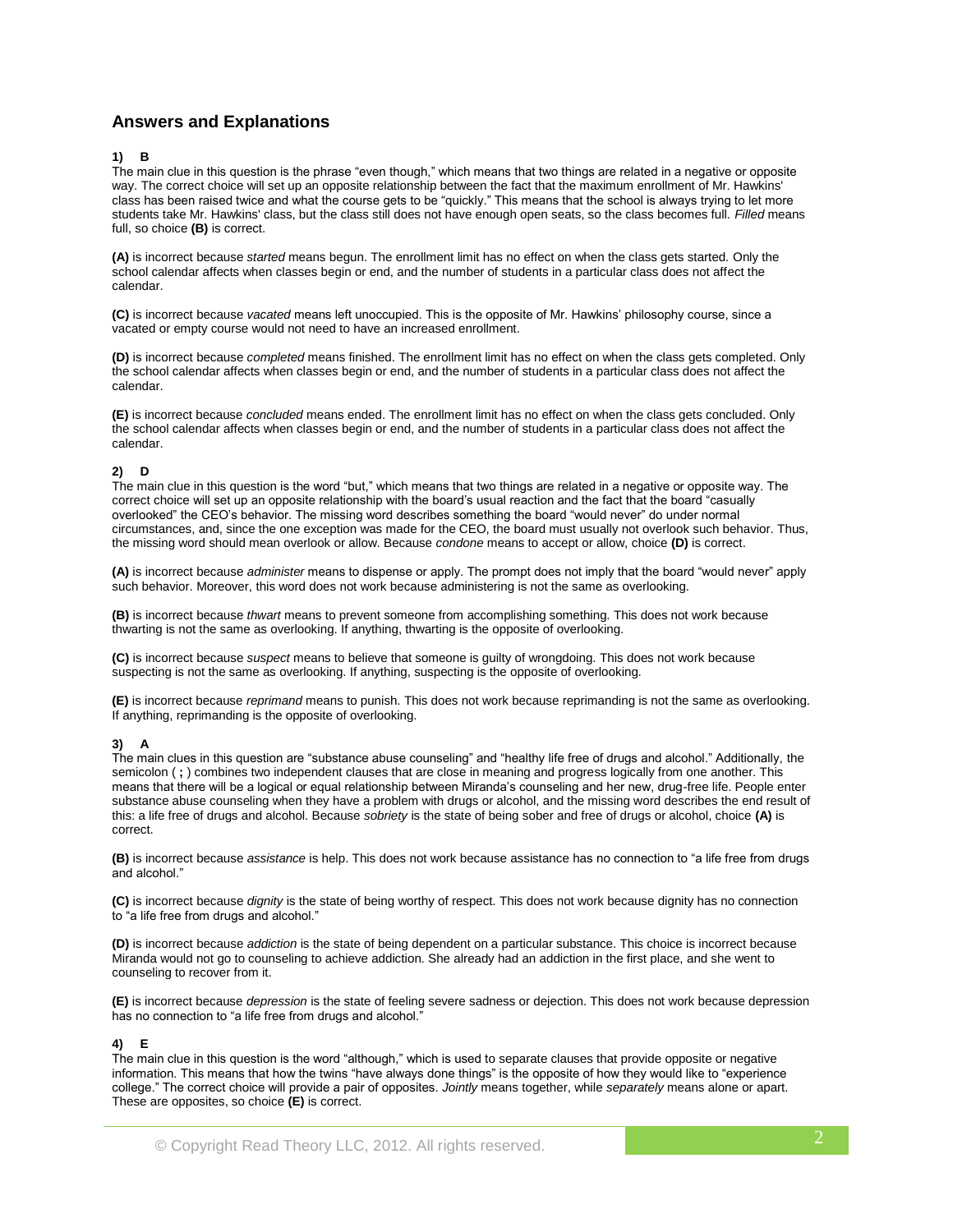**(A)** is incorrect because it does not provide a pair of opposites. *Closely* means very near someone, while *collectively* means done as part of a group. These words have similar meanings, not opposite meanings.

**(B)** is incorrect because it does not provide a pair of opposites. *Joyfully* means done with happiness and joy, while *happily*  means done in a happy manner. These words have similar meanings, not opposite meanings.

**(C)** is incorrect because it does not provide a pair of opposites. *Deceptively* means done secretively or misleadingly, while *quietly* means done in a not loud manner. These words have no clear relationship.

**(D)** is incorrect because it does not provide a pair of opposites. *Individually* means done singly or separately, while *independently* means done alone or without outside help. These words have similar meanings, not opposite meanings.

#### **5) D**

The main clue in this question is the word "however," which means that two things are related in a negative or opposite way. The correct choice will set up an opposite relationship between most people's negative opinion of torture (those who consider it "an act of cruelty" would have a negative view of it) and some people's positive opinion of it. *Immoral* means morally wrong, while *useful* means beneficial. These would set up an opposite relationship, since most would argue that torture is wrong, while others would say it is beneficial in deterring crimes. Therefore, choice **(D)** is correct

**(A)** is incorrect because it does not set up an opposite relationship. *Offensive* means causing displeasure, while *dangerous*  means likely to cause harm. In context, this choice would imply that most find torture displeasing, while others find it harmful.

**(B)** is incorrect because it does not set up an opposite relationship. *Amazing* means awe-inspiring, while *crucial* means extremely important. In context, this choice would imply that most find torture impressive, while others find it important.

**(C)** is incorrect because it does not set up an opposite relationship. *Horrible* means extremely bad, while *mediocre* means average or neither good nor bad. In context, this choice would imply that most find torture awful, while others find it just okay. This relationship is not strong enough to work in context.

**(E)** is incorrect because it does not set up an opposite relationship. *Terrible* means extremely bad, while *unforgivable* means so bad as to be inexcusable. In context, this choice would imply that most find torture awful, while others find it really awful.

#### **6) C**

The main clue in this question is the phrase "without insurance, seeing a doctor can be too expensive." This means that insurance must reduce the cost of seeing a doctor. The missing word describes what "health insurance prevents medical visits from becoming," so it should relate to being expensive. *Costly* means expensive, so **(C)** is correct.

**(A)** is incorrect because *helpful* means beneficial. This has no relationship to being "expensive," so it does not work in context.

**(B)** is incorrect because *urgent* means requiring immediate action or attention. This has no relationship to being "expensive," so it does not work in context.

**(D)** is incorrect because *valuable* means extremely useful or important. This does not work because valuable is not the same as expensive. Something can be valuable in a non-monetary way.

**(E)** is incorrect because *advantageous* means beneficial*.* This has no relationship to being "expensive," so it does not work in context.

#### **7) C**

The main clues in this question are "procrastination" and "the night before it was due." This means that Josh put off working on the project until the last minute. When someone waits until the last minute to complete something, he or she must work quickly. Often, this results in "sloppy" work, because there is no time to pay attention to details. The missing word must likewise mean quickly. Because *hastily* means done with excessive speed or urgency, choice **(C)** is correct

**(A)** is incorrect because *patiently* means done in a way that shows an ability to tolerate delays or problems. This does not work because the prompt does not provide enough information to know whether Josh was patient or not. The prompt only implies that he procrastinated and had to work hurriedly, not patiently.

**(B)** is incorrect because *slowly* means done at a pace that is below average. If Josh waited until the last minute to do his project, he would not have enough time to work slowly. This word implies that Josh spent a lot of time on the project and that he paid lots of attention to every detail. He could not have done this at the last minute.

**(D)** is incorrect because *nervously* means done in a way that shows alarm or agitation. This does not work because the prompt does not provide enough information to know whether Josh was nervous or not. The prompt only implies that he procrastinated and had to work hurriedly, not nervously.

**(E)** is incorrect because *carefully* means done with caution and care. If Josh waited until the last minute to do his project, he would not have enough time to work carefully. This word implies that Josh spent a lot of time on the project and that he paid lots of attention to every detail. He could not have done this at the last minute.